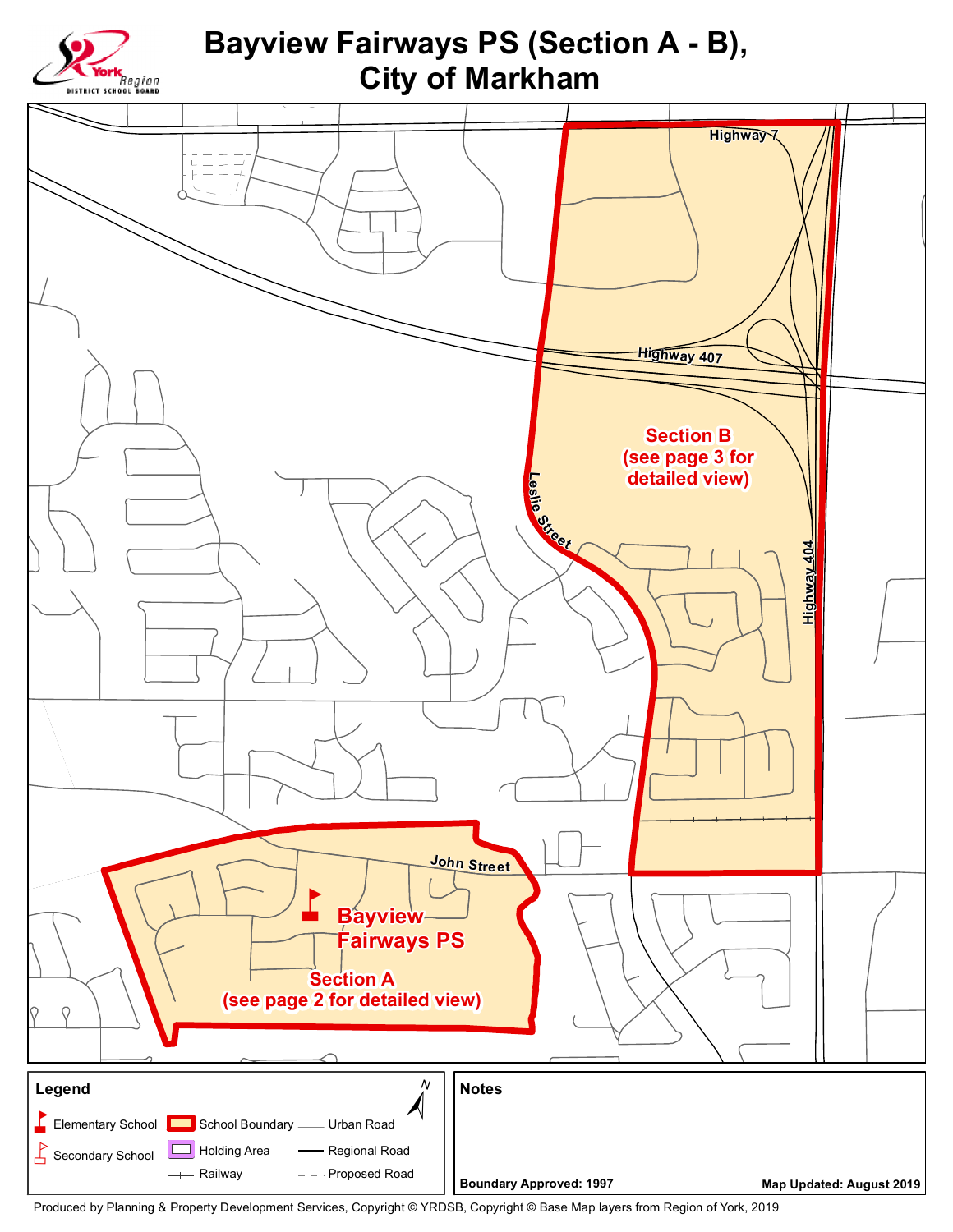

## **Bayview Fairways PS (Section A), City of Markham**



Produced by Planning & Property Development Services, Copyright © YRDSB, Copyright © Base Map layers from Region of York, 2019